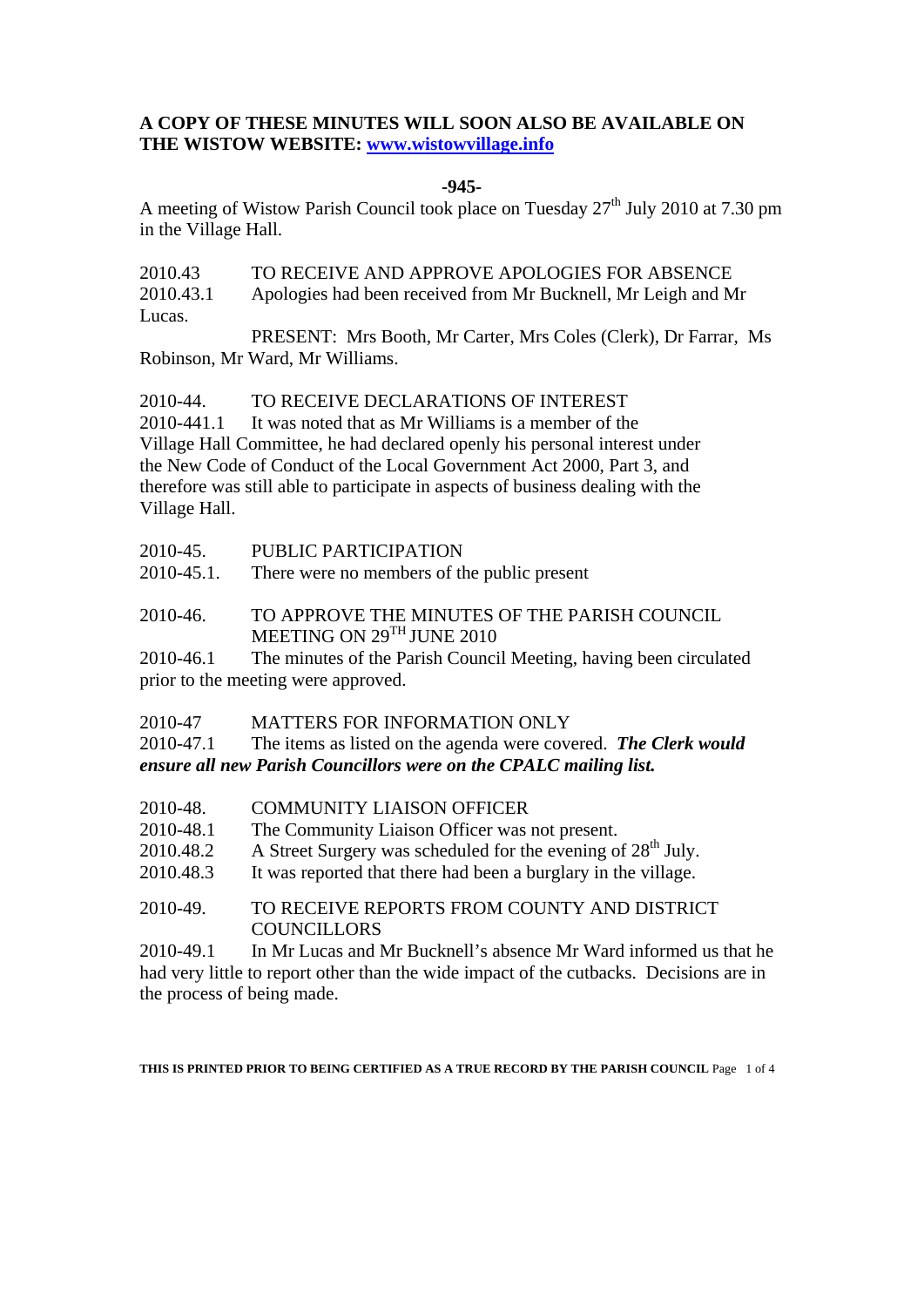2010-50. FINANCE

a) to approve the financial statement

2010-50.1. As this had been circulated to Councillors present prior to the meeting, and there were no further comments, it was unanimously confirmed a true record.

b) to approve payments of outstanding amounts

2010-50.2 The payments listed were formally approved and the cheques duly signed.

| Mrs P Coles July Salary                            |  | £204.46   |
|----------------------------------------------------|--|-----------|
| Moore Stephens Accountants                         |  | £363.08   |
| Grass cutting                                      |  | £169.58   |
| Two additional items were put forward for approval |  |           |
| Stationery (ink cartridges)                        |  | £ 42.62   |
| Wine for Mr & Mrs Hurford                          |  | £ $10.00$ |

c) to review cash flow and resolve anticipated issues

2010-50.3. It was unanimously agreed to *move the remaining training budget to street light replacement* and to all allocate funds for this purpose on future budgets. £1700 remained from the earmarked funds for the playground, *this would be shown on the spreadsheet.* 

2010-51. CORRESPONDENCE

2010-51.1 *The Clerk and Mrs Booth would liaise to confirm whether the mobile library service would provide one or two visits per month in future and the Clerk would keep Mr Lucas informed*.

2010-52 TO CONSIDER ANY PLANNING APPLICATIONS RECEIVED 2010-52.1. 1001112FUL –Proposed kitchen/garden room extension to 16 The Grove, Wistow was approved. *The Clerk would write giving the relevant planning reasons*.

2010.52.2 Hillside, Mill Road had been reported as an enforcement case but had been approved.

2010-53 OPEN MEETING  $27<sup>TH</sup>$  APRIL 2010 – REVIEW

2010-53.1 *Mr Carter would check clearance work carried out by Environment Agency on the Brook.* 

2010.53.2 *The Clerk had received dog fouling signs which she would deliver to Mr Carter,* she had delivered poo bags to the shop and a few dog owners.

2010.53.3 The Clerk had established the location of the eroding culvert crossing which is on the boundary of the Parish*. Mr Carter will report it to Highways*.

2010-54 CAMBS ACRE – MEMBERSHIP RENEWAL

2010-54.1 Mr Williams proposed and Dr Farrar seconded renewal at £25 per annum. This was unanimously agreed and a cheque signed.

**THIS IS PRINTED PRIOR TO BEING CERTIFIED AS A TRUE RECORD BY THE PARISH COUNCIL** Page 2 of 4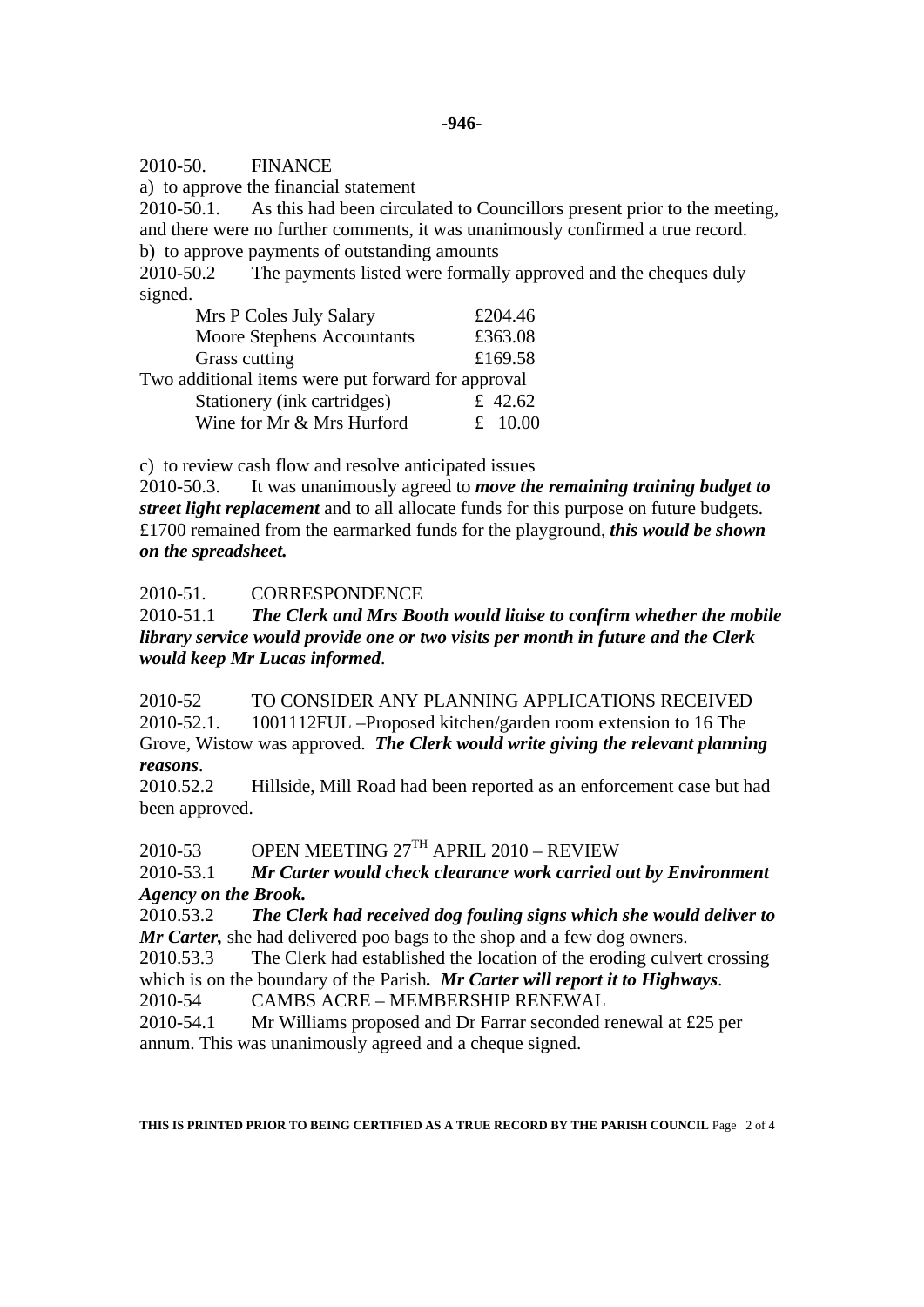#### 2010-55. CHURCH PATH

2010-55.1 The Clerk had left a telephone message with Mr and Mrs Rogers to arrange a site meeting and was awaiting their response.

# 2010.56 ANNUAL AUDIT

2010.56.1 The paperwork had now been returned and the period of audit is now closed. A notice had been placed on the Board to that effect. The increased fee is due to a higher income and expenditure during the financial year as charges are on a rising scale.

# 2010-57. PARISH PLAN ACTION PLAN WORKING PARTIES FEEDBACK AND UPDATES

a) Traffic and road issues – Mr Bucknell/Mr Carter/Ms Robinson.

*Sunken pavement in Bridge Street – Ms Robinson will chase* 

Harris Lane – drainage problems – no news, the Clerk had chased HDC. Roadside trees impeding bus route, ongoing.

White line outside playground was requested, waiting for team to be mobilised.

b) Litter – Ms Robinson/Mrs Booth – Map of location of litter bins was provided and *the clerk would check against the asset register*.

c) Countryside – Mr Carter/Dr Farrar Nothing to report, Mr Carter took the footpath maps for his files *and the Clerk will request a copy*.

d) Village Hall – Mr Leigh/Mr Williams

Mr Williams reported that Fun weekend had been a great success but more helpers are needed for Sports Day, both on the day and to assist in the organisation.

e) Maintenance Issues – Clerk

Village sign – only two quotes had been received to date, the decision is therefore deferred until the third quote is received.

*The Clerk was actioned to contact Highways regarding cutting of the verge on the C140 to ensure that the hedge does not grow back into the ditch*.

*Weeding the aerial runway is to be added to the risk assessment at the Playground. The Clerk would organise two 'please close the gate' signs for the small gate at the Playground. She would also ask Mr Bucknell if he could obtain a supply of bin bags for the litter bins at the playground.* 

The benches need to be reviewed in the Playground and replacement/repair considered in next year's budget.

Following a request to our grass cutting contractor to refrain from using weed killer, he had come back with a list of comments/demands. Mr Carter would look into these and Mr Williams would meet him to discuss*. Clerk to arrange meeting once Mr Carter's findings known.* 

2010.58

a) Grants – Mr Bucknell/Mrs Booth Nothing to report

b) Wistow Bridge – Mr Leigh/Mr Williams A team were due to work on the bridge at the end of the week. *Dr Farrar would contact Mr Leigh and meet them to attempt to resolve the issues*. A letter was being sent by a resident to our MP regarding the state of the Greens.

**THIS IS PRINTED PRIOR TO BEING CERTIFIED AS A TRUE RECORD BY THE PARISH COUNCIL** Page 3 of 4